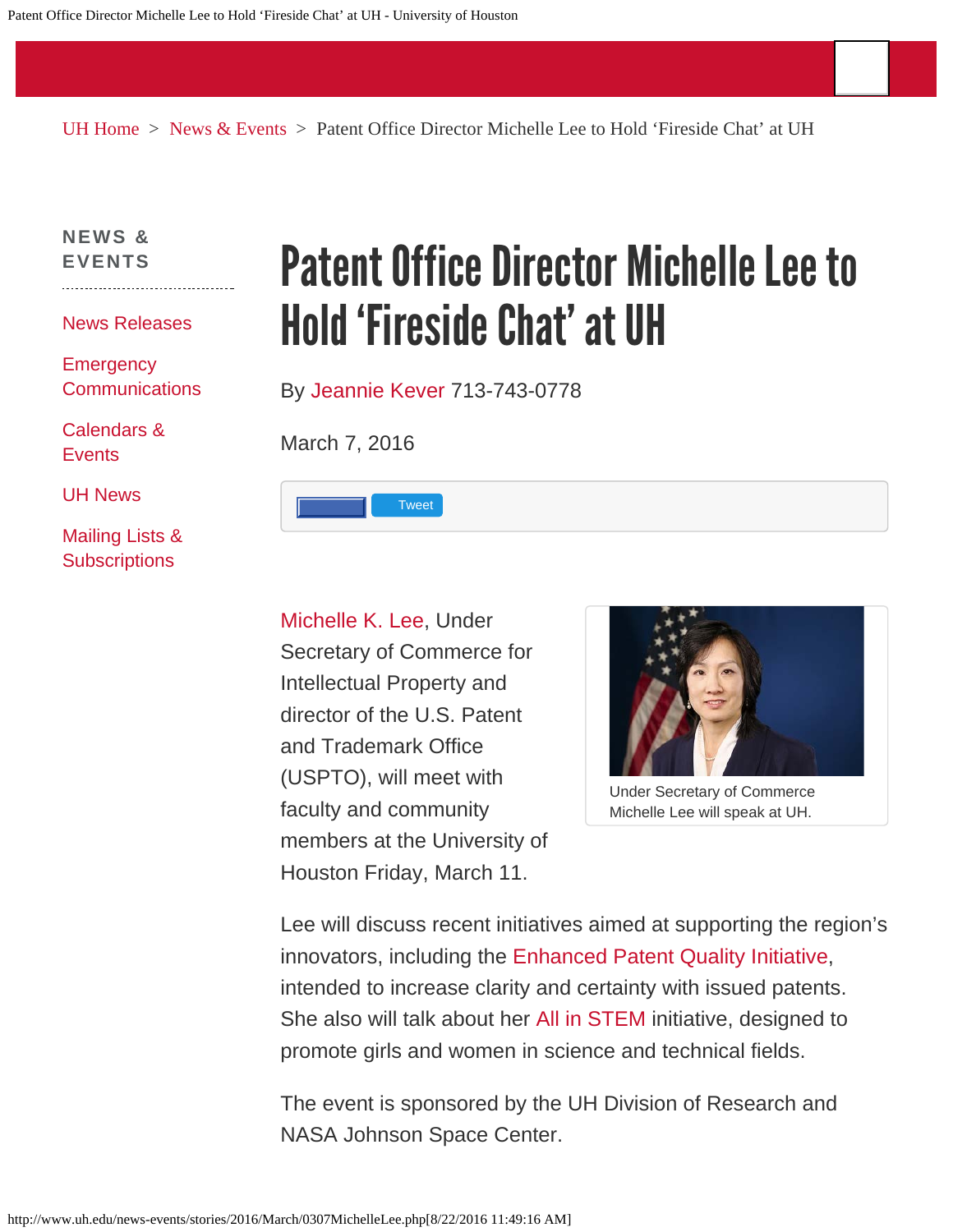USPTO opened a regional office in Dallas last fall, one of four regional centers the office has opened. The Dallas office serves Texas, Alabama, Arkansas, Louisiana, Mississippi, New Mexico, Oklahoma and Tennessee. It works with inventors, entrepreneurs, startups and the research community to help with the patent process and deliver technical training and other educational events.

[Lee,](http://www.uspto.gov/about-us/executive-biographies/michelle-k-lee) the first woman to serve as director of the USTPO, serves as an advisor to President Obama on domestic and international intellectual property policy issues. Before joining the USTPO, she was deputy general counsel for Google and served as the company's first Head of Patents and Patent Strategy.

- **WHAT:** Michelle K. Lee, Under Secretary of Commerce for Intellectual Property and director of the U.S. Patent and Trademark Office, will meet with UH faculty and others interested in innovation and protecting or commercializing intellectual property.
- **WHEN:** Talk is 1-2 p.m. Friday, March 11. Lee will be available to talk with media immediately before or after the event. Media is welcome to attend the talk.
- **WHERE:** Michael J. Cemo Hall, Auditorium, Room 100 D, UH campus. Parking available in the Welcome Center garage, Calhoun Road at University Drive (Entrance 1), or the East Parking Garage, 4733 Calhoun Road.

**MEDIA CONTACT:** Jeannie Kever, 713-743-0778, m-713-504- 3769, [jekever@uh.edu](mailto:jekever@uh.edu).